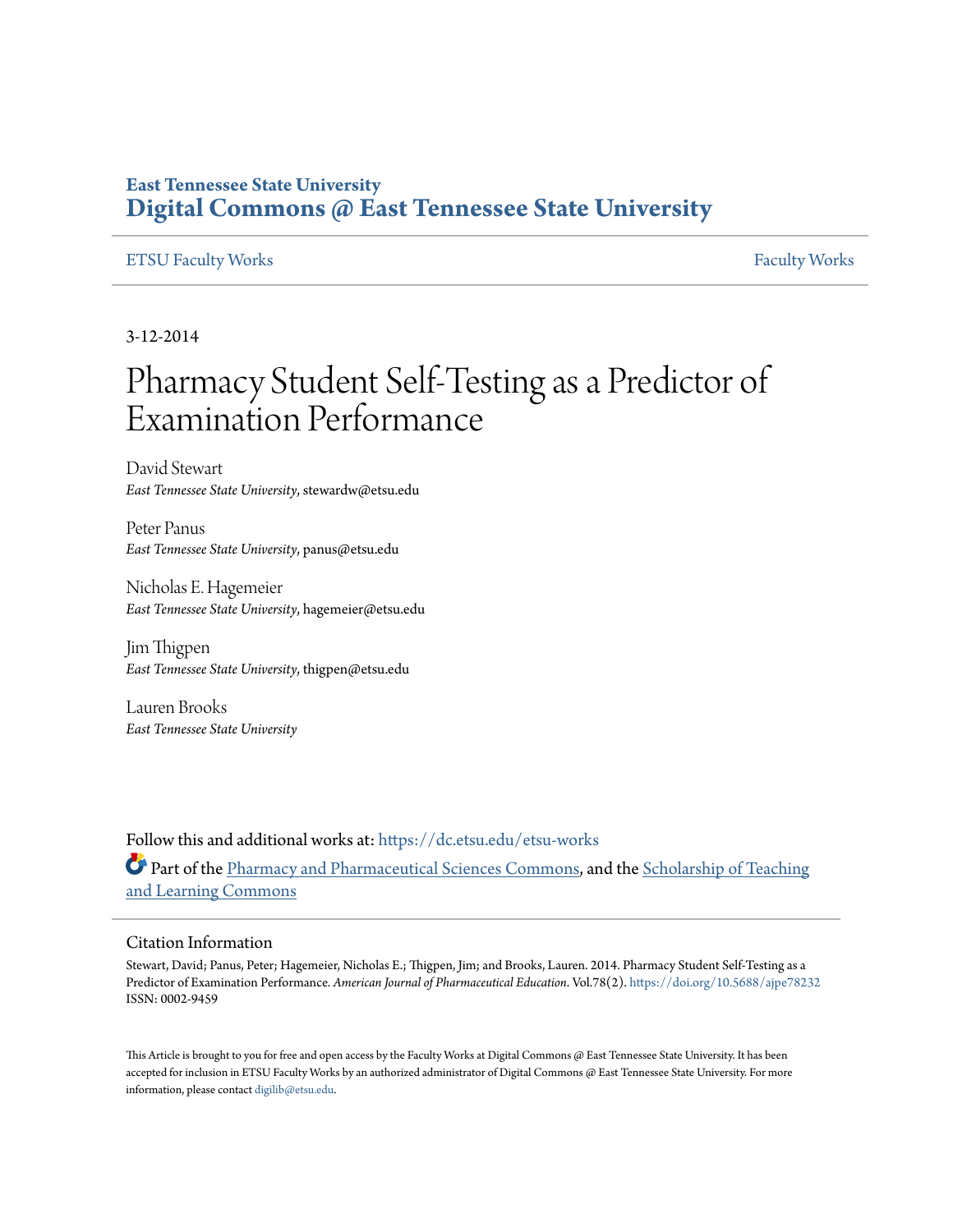## Pharmacy Student Self-Testing as a Predictor of Examination Performance

#### **Copyright Statement**

© Copyright American Journal of Pharmaceutical Education. This document was originally published in *[American Journal of Pharmaceutical Education.](https://doi.org/10.5688/ajpe78232)*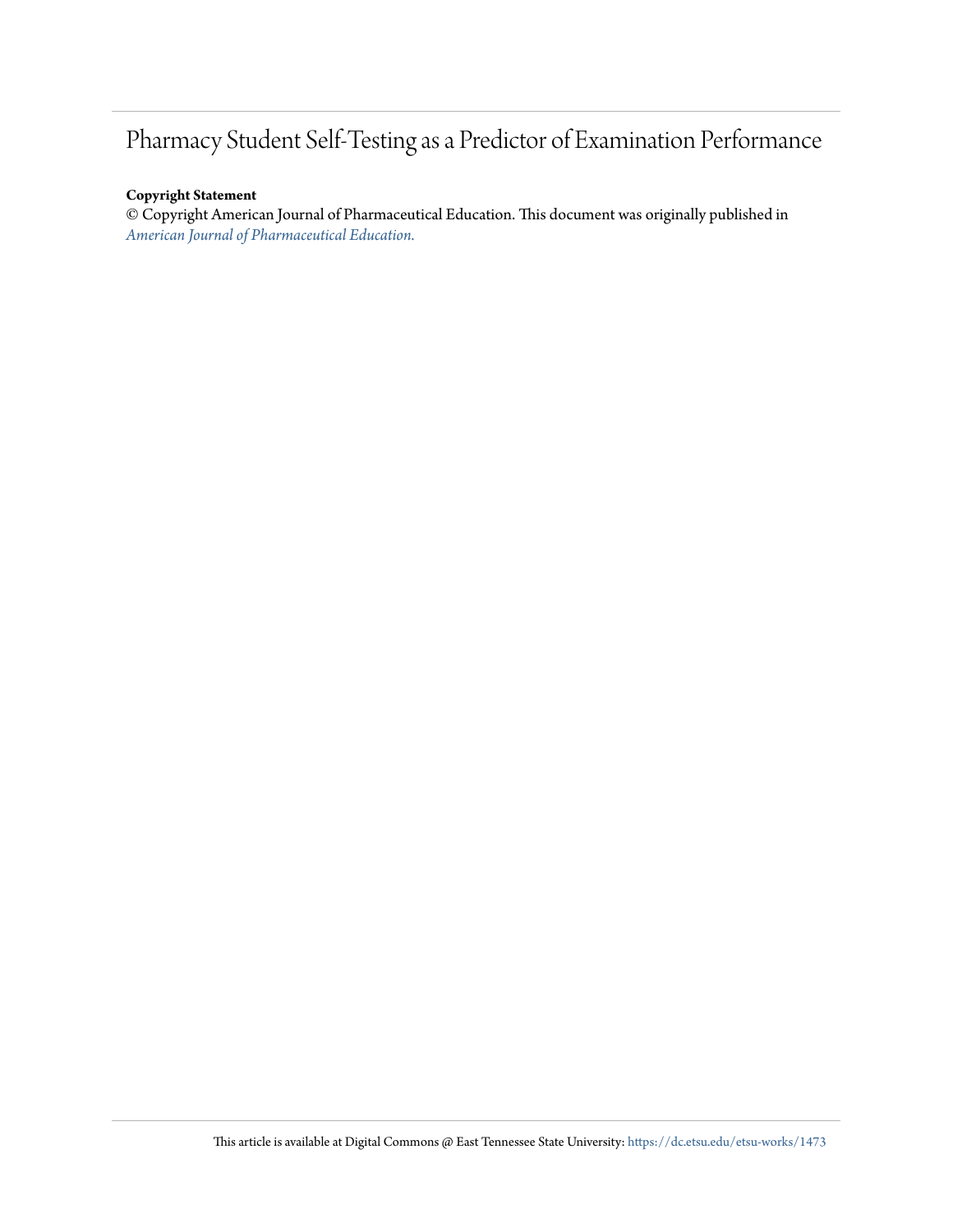### RESEARCH

## Pharmacy Student Self-Testing as a Predictor of Examination Performance

David Stewart, PharmD,<sup>a</sup> Peter Panus, PhD,<sup>a,b</sup> Nicholas Hagemeier, PharmD, PhD,<sup>a</sup> Jim Thigpen, PharmD,<sup>a</sup> and Lauren Brooks<sup>b</sup>

<sup>a</sup>Bill Gatton College of Pharmacy, East Tennessee State University, Johnson City, Tennessee <sup>b</sup>College of Clinical and Rehabilitative Health Sciences, East Tennessee State University, Johnson City, Tennessee

Submitted July 9, 2013; accepted September 22, 2013; published March 12, 2014.

Objectives. To determine if student self-testing improves performance during a doctor of pharmacy course.

Methods. Students were given access to online quizzes with a large pool of randomly selected questions specific to upcoming examination content. Quizzes were electronically scored immediately upon completion and students were provided corrective feedback.

Results. Examination scores following implementation of the practice quizzes were significantly higher in all but the last testing period. The upper fiftieth percentile of students scored higher on both the practice quizzes and subsequent examinations in all but the fourth testing period.

Conclusions. Providing pharmacy students with self-testing opportunities could increase their retention of course material and provide feedback to both students and educators regarding learning, as well as provide students with a measure of their metacognition.

Keywords: pharmacy education; assessment; formative assessment; metacognition; self-testing; retrieval practice

#### INTRODUCTION

There are multiple ways that formative assessment has been defined.<sup>1–5</sup> While formative assessment typically implies assessment that occurs for the benefit of programs, teachers, evaluators, or regulatory agencies, the true meaning is much broader.<sup>1,4</sup> For the purpose of this manuscript we will use the inimical concept of feedback, termed "correctives," to describe formative assessment provided bythe instructor or program to the individual student.<sup>5</sup> Correctives help students identify areas of deficiency thereby providing them a personalized formative assessment.<sup>5</sup> Learner-directed assessment, whether mandated or encouraged, is an integral component of developing the metacognitive skills essential for students becoming life-long self-directed learners.<sup>2,6</sup>

Pharmacy education is focused on addressing competencies viable well into the future of our profession,<sup>7</sup> and the academy should evaluate any option, including self-testing, that promotes students' individual formative assessment. To date, self-testing, also known as "retrieval

practice," has received minimal attention in pharmacy education literature. One study found that medical students who self-tested had stronger first-semester academic performance than those who did not.<sup>8</sup>

In general, students prefer to reread notes and textbooks over retrieval practice, despite evidence that shows a significant improvement in information recall favoring retrieval practice.<sup>9,10</sup> One cohort of pharmacy students studying for examinations preferred to study and/or review notes or book content, to improve their confidence in the material<sup>11</sup>; however, this fails to provide correctives to the students. These same respondents perceived the purpose of testing as being primarily to assess the amount of material learned. This perception suggests a poor understanding of the role of testing in providing valuable formative information, which facilitates the self-directed learning process.

Self-testing has demonstrated superiority to elaborative study techniques and studying with student-generated concept maps in solidifying learning.<sup>12</sup> Completing frequent quizzes throughout a course can enhance the encoding and retention of concepts discussed during class.<sup>13</sup> Self-directed life-long learners must have good metacognitive skills (understanding what they do and do not know) in order to adequately assess their level of knowledge, yet students typically have a poor understanding of this

Corresponding Author: David W. Stewart, PharmD, Associate Professor of Pharmacy Practice, East Tennessee State University, Bill Gatton College of Pharmacy, Box 70657, Johnson City, TN. Tel: 423-439-2071. Fax: 423-439-6350. E-mail: stewardw@etsu.edu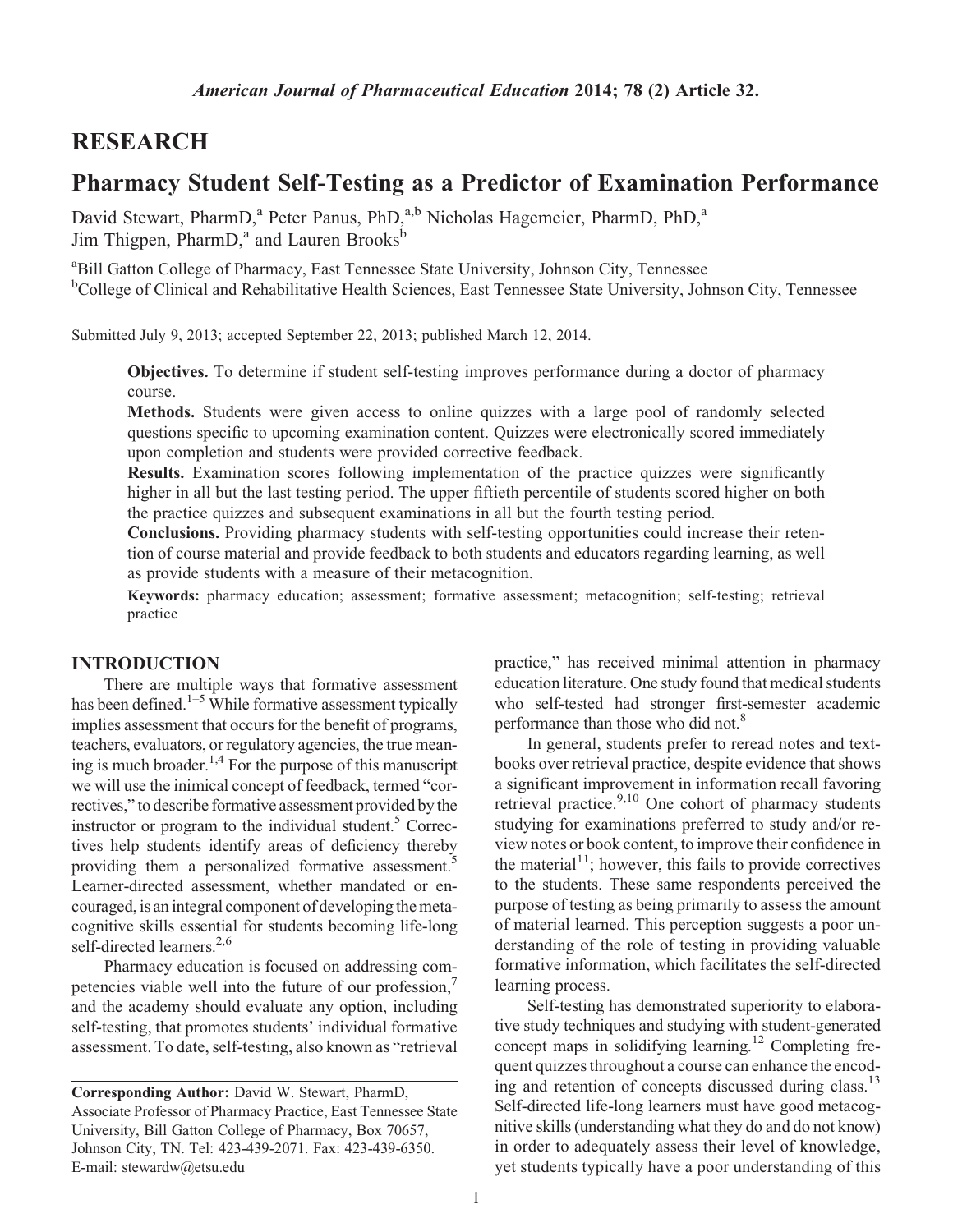and fail to see the value of techniques such as self-testing when studying.<sup>10,14</sup>

The Accreditation Council for Pharmacy Education's Standards for Doctor of Pharmacy Degree Program's Standard 11 states that teaching and learning methods should "foster the development and maturation of critical thinking and problem-solving skills...and enable students to transition from dependent to active, selfdirected, lifelong learners."15 Given the evidence in favor of frequent self-testing and the desire to develop lifelong learners with good metacognitive skills, this study was conducted at the Bill Gatton College of Pharmacy, East Tennessee State University, to determine whether classroom-based use/implementation of the practice retrieval concept, along with correctives, affected student examination performance. We hypothesized that student performance on subsequent examinations would improve if students used the opportunity to self-test outside of class by taking multiple-choice online quizzes to assess their comprehension of material covered in the classroom.

#### METHODS

This study involved first-year pharmacy students enrolled in Pathophysiology, a 17-week, 4-credit hour required course that had 4 examinations (all noncumulative) equally spaced and weighted throughout the semester. Examinations were not returned to students, thereby eliminating the risk of the content being circulated among students who have not yet taken the examination. The examinations made up 80% of the final course grade.

There were also 8 required, graded quizzes equally spaced and weighted throughout the course that accounted for the remaining 20% of the final grade. The purpose of the required quizzes was for grading and assessment of student progress in the course. In 2011, a self-testing, non-graded component was added to the course to allow students to practice retrieval of course information and provide them with formative feedback on their level of metacognition.

After the content for the upcoming examination was discussed in class, the required graded quiz was conducted. Following this quiz, a subsequent practice pool of questions (ie, the self-testing quiz) was released to the students using the university's course management software, Desire-2-Learn, version 8.3 (Kitchener, ON, Canada). Between the time the graded quiz was administered and the examination for that portion of the course was administered, students had an unlimited number of opportunities to access online self-testing. Each quiz consisted of 15 questions randomly selected by the software and students were given a maximum of 30 minutes to complete it. The software immediately graded the practice quiz upon submission, and the students could see the percentage of questions answered correctly. Furthermore, students were able to view those questions they answered incorrectly along with all potential answer choices, but the correct answer choice was not indicated. The question pool closed once the examination for that portion of the course was administered.

Following approval by the East Tennessee State University Institutional Review Board for Human Research and completion of the course, all data were extracted from the Desire-2-Learn software and organized using Microsoft Excel 2007. For the practice quizzes, the following independent variables were collected for each student: number of self-testing sessions, high and low quiz scores, scores on first and last quiz attempted, range between high and low quiz scores, and number of days before the examination during which the practice question pool was available for students to use. Undergraduate grade point average (GPA) and total score for the Pharmacy College Admissions Test (PCAT) were also included in the database.

All data analyses were completed using SPSS Statistics19 (IBM Inc, Armonk, NY). The independent variables were examined using a Pearson's correlation to determine their relationship with corresponding examination scores. A two-way repeated measures analysis of variance (ANOVA) with interaction was conducted to determine if there was any differences in the practice quiz averages compared to subsequent examination score. The 2 main effects studied were time between incorporating the quiz and subsequent examination while score represented the score for the practice quiz or the corresponding examination. The 2 main effects studied were time block relative to each examination period while score represented the percentage correct value for the practice quiz or the corresponding examination. Mauchly's test for sphericity was conducted on main effect "score" and interaction between "score" and "time." Greenhouse-Geisser correction was used to correct the  $F$  statistic. Ten paired  $t$  tests were conducted with significance set at  $p<0.005$  for Bonferroni adjustment on multiple-paired comparisons.

Finally, 2 group comparisons were conducted to determine whether there were differences in student examination grades based on their previous practice quiz averages. For each examination, the examination scores and practice quiz averages were rank ordered based on the practice quiz averages prior to the examination. These rank orders were then divided into upper and lower fiftieth percentiles. Comparisons of examination scores and practice quiz averages between the upper and lower fiftieth percentiles were conducted with a 2-tailed  $t$  test for independent samples, equal variance not assumed. When variation is reported, all data are reported as arithmetic mean plus or minus the standard error of the mean. All graphs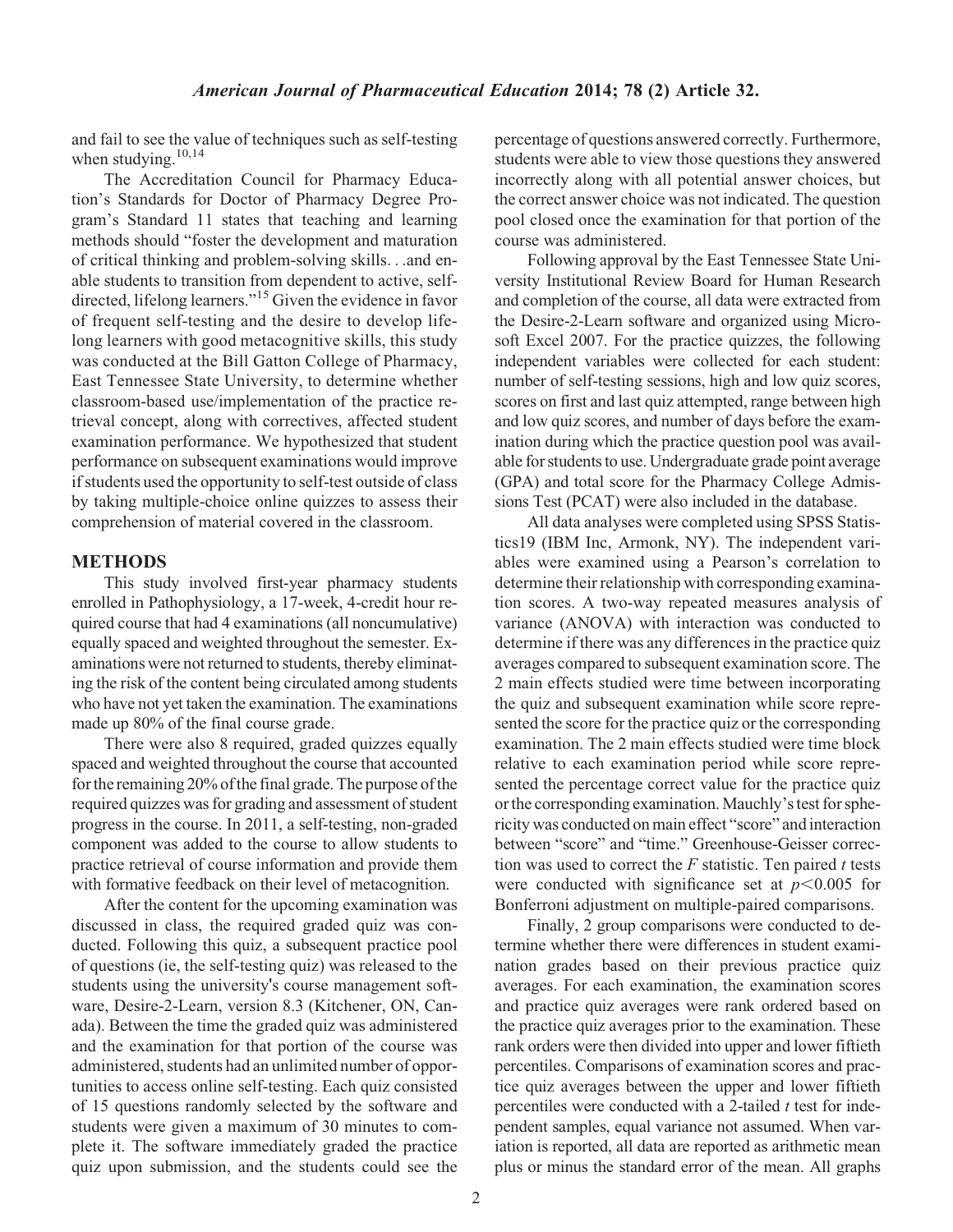were created using Slide Write Plus for Windows, version 5.0 (Advanced Graphics Software Inc, Encinitas, CA).

#### RESULTS

Seventy-nine students were enrolled in the course in the spring semester of 2011. Over 96% of these students used self-testing at least once during the semester, with 7,312 total attempts recorded. Additional descriptive statistics associated with the self-testing practice quiz pool and subsequent examination scores are reported in Table 1. The total number of attempts peaked during the period prior to the second examination and subsequently declined. The partial correlation matrix demonstrated that the overall average for the practice quizzes was consistently the first or second highest correlate to examination scores (Table 2). Neither undergraduate GPA nor composite PCAT score consistently correlated with each individual examination score to a significant extent.

A two-way repeated measures ANOVA was conducted to examine the differences between practice quiz average and subsequent examination score for each testing period. Both variables demonstrated significant differences and their interaction was also significant  $(p<0.001)$ . These results suggest there were differences between scores for each testing period and between the practice quiz averages and subsequent examination scores. The significant interaction between these 2 variables reflected that during the first 3 of the 4 testing periods, the improvement in practice quiz averages was consistently reflected by a similar magnitude of change in the examination score (Figure 1); however, during the fourth examination interval, there was not a similar increase in the examination scores based on practice quiz average. The practice quiz taken during period 3 had the lowest average score for the period and was significantly less than that for the first period. Additionally, scores on examinations 3 and 4 were also lower compared to scores on the first examination.

The results of rank ordering the cohort into upper and lower  $50<sup>th</sup>$  percentiles is shown in Figure 2. As expected, the upper fiftieth percentile scored higher than the lower fiftieth percentile on the practice quizzes during each of the 4 testing periods as well as for each examination, with the exception of the final examination (examination 4).

#### **DISCUSSION**

In this retrospective study of self-testing in a pathophysiology course, we found that 76 of 79 students used the opportunity (over 96% of the class) for self-assessment. While no additional credit was given for self-testing, students made 7,312 attempts. While some might argue that students took the quizzes in an attempt to memorize the questions and answers, doing so would have been almost impossible because of the large number of questions from which the software randomly selected the quiz items  $(n=1,342)$  and the fact that students were not given the correct answers if they answered incorrectly. Furthermore, if students only motivation was to ascertain the format in which the instructor asked questions, the total number of attempts probably would have been much lower.

In order for correctives to be beneficial, students must be given objective information they must apply to arrive at an answer rather than simply given the correct answer.<sup>16</sup> The former challenges their critical-thinking skills while the latter reinforces the less-effective study behavior that most students favor, ie, rereading notes and texts. Providing both the distracters and the correct answer choice without highlighting the correct answer was intended to force students to go back and relearn material because understanding why the incorrect answers are incorrect is just as beneficial for metacognition as knowing why the correct choice is indeed correct.<sup>16</sup>

The value of and parameters involved for self-testing in long-term learning has been documented in multiple experimental investigations. Similar to our data, selftesting parameters that appear to improve recall and retention include number of attempts, spacing between attempts, value of failure to retrieve information, and inclusion or exclusion of successfully retrieved material.<sup>17–19</sup> Many of these investigations used free recall formats to demonstrate retained information and learning.<sup>9,12,17–20</sup> However, other laboratory and classroom-based investigations have documented that self-testing with multiple- choice questions

|                        | <b>Total Attempts,</b>      |                        |                            |                                           |                                    |  |  |  |  |
|------------------------|-----------------------------|------------------------|----------------------------|-------------------------------------------|------------------------------------|--|--|--|--|
| In Preparation<br>for: | No. of Questions in<br>Pool | Days Pool Open,<br>No. | No. (Range per<br>Student) | <b>Practice Quiz</b><br><b>Mean (SEM)</b> | <b>Examination</b><br><b>Score</b> |  |  |  |  |
| Examination 1          | 278                         | 16                     | $1695(0-100)$              | 80.2(1.2)                                 | 89.3 (0.80)                        |  |  |  |  |
| Examination 2          | 247                         | 14                     | 2348 (0-150)               | 81.6(1.5)                                 | 90.4(0.82)                         |  |  |  |  |
| Examination 3          | 386                         |                        | 1384 (0-70)                | 75.4 (1.3)                                | 82.2 (0.98)                        |  |  |  |  |
| Examination 4          | 431                         | 19                     | $1615(0-90)$               | 81.5(1.0)                                 | 81.9 (0.89)                        |  |  |  |  |

<sup>a</sup> The number of students completing practice quizzes during the 4 examination preparation periods varied from 70 to 77.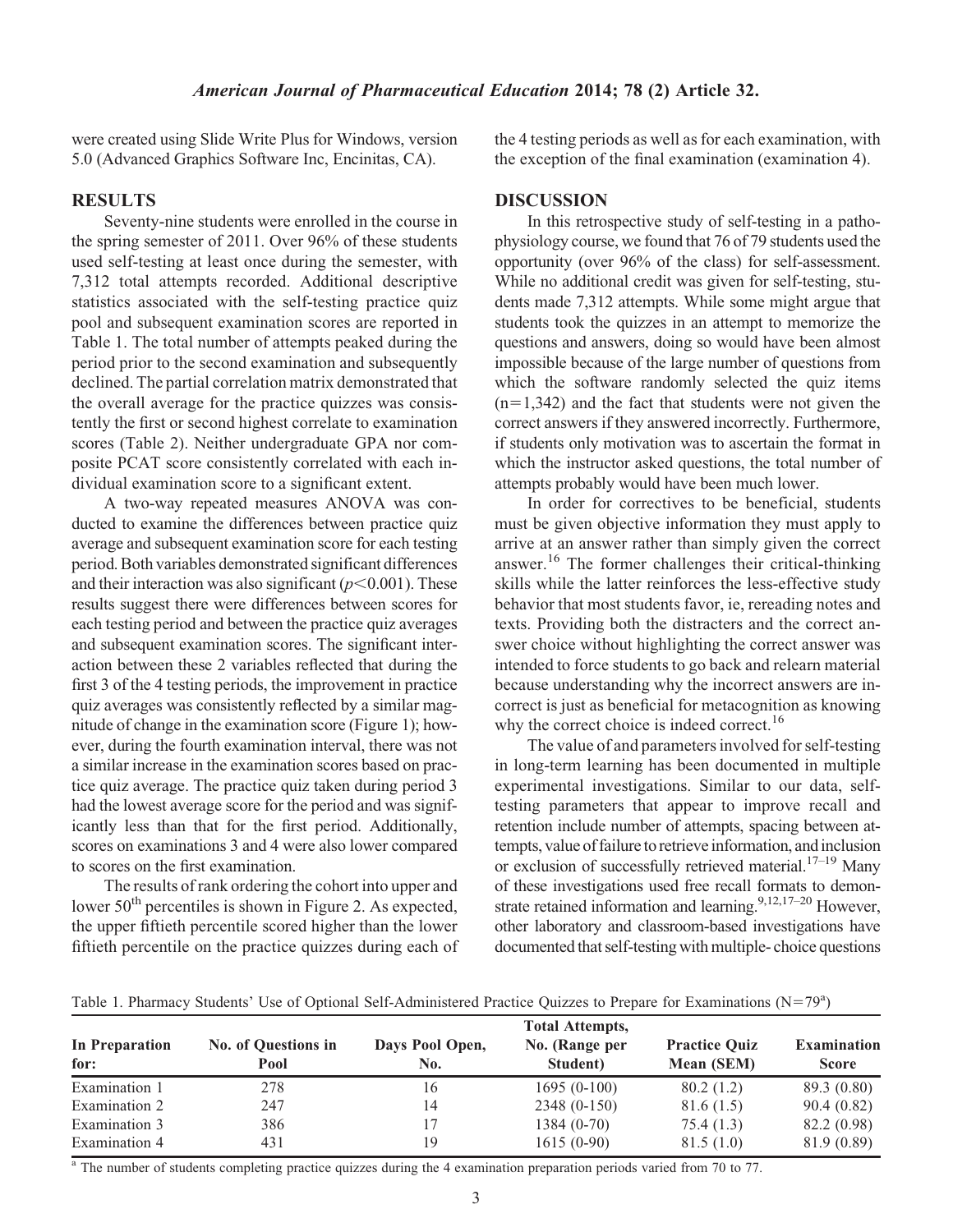| Total<br><b>Attempts</b> | <b>High Score</b> | <b>Low Score</b>     | Average<br><b>Score</b> | Last<br><b>Attempt</b> | <b>GPA</b>            | <b>PCAT</b>          |  |  |  |  |
|--------------------------|-------------------|----------------------|-------------------------|------------------------|-----------------------|----------------------|--|--|--|--|
| $0.473^{d*}$             | $0.547^{b*}$      | 0.148                | $0.591^{a*}$            | $0.513^{c*}$           | $0.385^{e*}$          | 0.143                |  |  |  |  |
| $0.431^{d*}$             | $0.532^{c*}$      | 0.188                | $0.670^{a*}$            | $0.606^{b*}$           |                       | $0.292^*$            |  |  |  |  |
| $0.373^e$                | $0.543^{\rm b}$   | $0.252$ <sup>*</sup> | $0.550^{a*}$            | $0.387^{d*}$           | $0.422$ <sup>c*</sup> | $0.247$ <sup>*</sup> |  |  |  |  |
| 0.181                    | $0.232^e$         | 0.077                | $0.373^{b*}$            | $0.293^{d*}$           | $0.343^{\circ*}$      | $0.428^{a*}$         |  |  |  |  |
|                          |                   |                      |                         |                        |                       | $0.263^{e*}$         |  |  |  |  |

Table 2. Partial Correlation Matrix Comparing Variables Between Self-Attempt Practice Quizzes and Corresponding Examination Score

Abbreviations: GPA=undergraduate grade point average; PCAT=composite score on pharmacy college aptitude test.

Rank order of strength of correlation to corresponding exam score:  $a=$  first,  $b=$  second,  $c=$  third,  $d=$  fourth,  $e=$  fifth.

 $* p<0.05$ 

improves long-term retention and learning for periods extending out as far as the end of the academic year.16,21,22 An evaluation of first-year medical students validated this finding in a professional health program.<sup>23</sup> There may also be additional benefit to using multiplechoice self-testing questions when multiple-choice questions are the primary evaluation tool used by the course. Furthermore, in professional programs such as pharmacy, familiarity with strategies for correctly answering multiplechoice questions may result in students being better prepared for taking standardized tests such as the North American Pharmacists Licensure Examination and the Multistate Pharmacy Jurisprudence Examination.

Our results also demonstrate that PCAT score and GPA did not consistently correlate highly with examina-



Figure 1. Class average on the self-attempted practice quizzes compared to subsequent examination score. Practice quiz question pool average (solid circles) and examination score average (solid triangles) depicted. (\*) =  $p$ <0.005 for practice quiz average compared to corresponding exam score;  $(\ddagger)$  =  $p<0.005$  for subsequent practice quiz average compared to the first practice quiz average; (†) =  $p$ <0.005 for examination score compared to first examination score. (All  $p$  values significant after Bonferroni adjustment for multiple paired comparisons)

tion score, lending credence to the argument that selftesting is beneficial for improving students' performance. This is significant because it makes underlying intelligence a less likely influence on our data and thereby allows us to hypothesize that higher average scores on self-testing may be directly related to examination performance. The implication of these data is that students can "gauge" their mastery of material objectively, prior to examination, thereby improving their metacognition. This could provide encouragement for them to continue or change their study methodology and/or allow the instructor to preemptively intervene, so students should be informed of this when self-testing is employed within a course.

Our data were also consistent across 3 of the 4 examinations administered during this 17-week semester long course. While there are no data to provide insight into our vast differences with all correlations on examination 4, we believe that because this was a final examination and administered after the conclusion of the semester, it was completed in a different environment from that in which students completed the first 3 examinations. For example, students often "triage" examinations based on variables such as current course grade and/or anticipated final course grade, and this can affect the amount of effort they put into studying for final examinations. In support of this is the high correlation of PCAT score and GPA with examination 4, which was not observed for the first 3 examinations.

Limitations with our retrospective observations include the nonrandomized and non-controlled environment of the study. Secondary to this methodology, the number of practice questions available for each quiz increased as the semester progressed, which was simply a reflection of increased time spent writing questions for the question pool. Because there was no incentive given to students, use of the question pool was not standardized or consistent during each testing period, with a resultant spike in attempts earlier in the semester that tapered as the semester progressed.

Despite these limitations, valuable lessons were learned from this experience. Previously when practice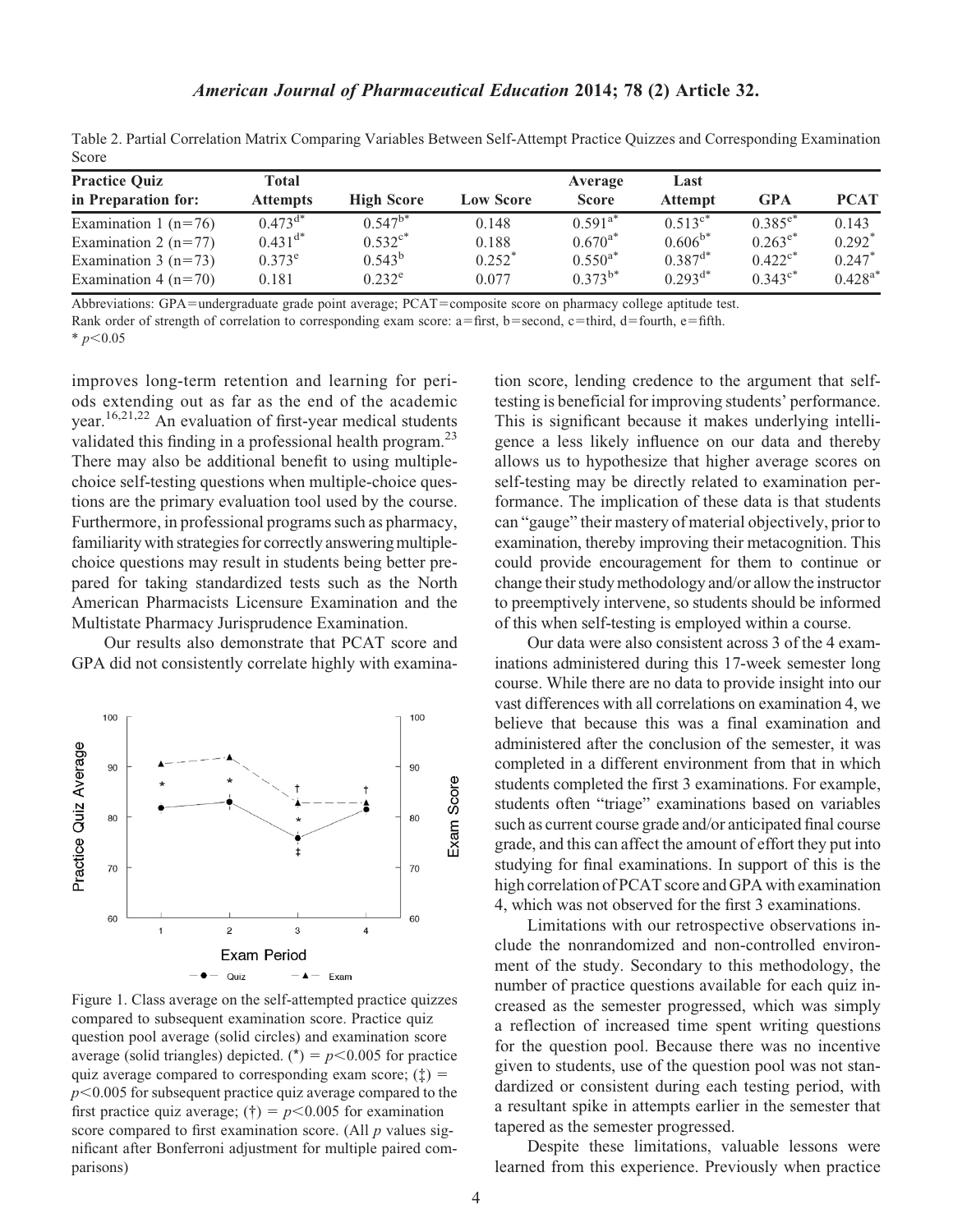retrieval techniques were used in a classroom setting with student self-directed participation outside of class, the determination of such participation was by survey and self-reporting.<sup>22</sup> Our observations remedied these limitations by using an online course management system, Desire-2-Learn, that provided a well-designed testing platform and allowed retrospective data collection. By collating student testing data, we were able to provide multiple data points that included total number of attempts, high score, low score, average score, and last attempt, all at the individual student level.

An investigation using such an online course management system examined the benefit of self-directed, self-testing in the form of online mastery quizzes outside of the classroom on subsequent examination scores in a human anatomy class during the first year of dental education. $^{24}$  These investigators observed a significant correlation between score for the initial attempt at the online quiz and the score on the subsequent examination over the same material. We similarly found that average quiz score highly correlated with subsequent examination scores on 3 of the 4 examinations.

One question that commonly arises is whether multiplechoice questions are an appropriate assessment tool for evaluating higher levels of learning. Those types of data have not been available for retrospective comparison; however, with the advent of technology, many schools are tracking these types of data at the individual student, instructor, and even question level throughout the curriculum. With the adoption of robust electronic testing platforms with detailed assessment capabilities, investigators may be able to answer the question of whether self-testing is better suited for some levels of learning than others. Future research endeavors should focus on whether self-testing is appropriate for long-term retention of knowledge (ie, end of program outcomes), as well as on levels of learning such as by evaluating based on Bloom's taxonomy. This specific analysis addressed student performance within 1 offering of 1 course. Methodology previously employed<sup>25</sup> could be used to further assess whether self-testing provides benefit over other teaching techniques by comparing to cohorts who received different types of instruction.

Almost all colleges and schools of pharmacy are using active learning within their curriculum, the majority of which involves team-based or problem-based techniques.<sup>26</sup> Although students typically prefer active learning compared to lectures, some evaluations have shown unfavorable effects with certain active-learning techniques.<sup>27,28</sup> Active learning is more about engaging the student than a specific process<sup>29</sup>; thus, self-testing should qualify as active in the sense that it engages students and provides them correctives for their metacognitive development.

#### **CONCLUSION**

Self-testing is a largely untapped resource with strong favorable evidence for use in metacognitive skill development that is imperative for the independent lifelong learner. When we implemented student self-testing outside of class to provide pharmacy students with directed formative assessment, students used the opportunity despite the lack of any additional incentives. Similar to other investigators, we demonstrated correlation between student performance on self-testing practice quizzes and subsequent examination scores.

#### **REFERENCES**

1. Bell B, Cowie B. The characteristics of formative assessment in science education. Sci Educ. 2001;85(5):536-553.

2. Nicol DJ, Macfarlane‐Dick D. Formative assessment and self‐ regulated learning: a model and seven principles of good feedback practice. Stud High Educ. 2006;31(2):199-218.

3. Rolfe I, Mcpherson J. Formative assessment: how am I doing? Lancet. 1995;345(8953):837-839.

4. Guskey TR. Lessons of mastery learning elements mastery learning and other interventions share. Educ Leadership. 2010;68(2):52-57. 5. Bloom B, Hastings J, Madaus G. Handbook on Formative and Summative Evaluation of Student Learning. New York, NY: McGraw-Hill;1971.

6. Yorke M. Formative assessment and its relevance to retention. High Educ Res Dev. 2001;20(2):115-126.

7. Jungnickel PW, Kelley KW, Hammer DP, Haines ST, Marlowe KF. AACP curricular change summit supplement: addressing competencies for the future in the professional curriculum. Am J Pharm Educ. 2009;73(8):Article 156.

8. West C, Sadoski M. Do study strategies predict academic performance in medical school? Med Educ. 2011;45(7):696-703. 9. Roediger HL, Karpicke JD. Test-enhanced learning - taking memory tests improves long-term retention. Psychol Sci. 2006;17(3):249-255. 10. Karpicke JD, Butler AC, Roediger HL. Metacognitive strategies in student learning: do students practice retrieval when they study on their own? Memory. 2009;17(4):471-479.

11. Hagemeier NE, Mason HL. Student pharmacists' perceptions of testing and study strategies. Am J Pharm Educ. 2011;75(2):Article 35. 12. Karpicke JD, Blunt JR. Retrieval practice produces more learning than elaborative studying with concept mapping. Science. 2011;331(6018):772-775.

13. Nevid JS, Mahon K. Mastery quizzing as a signaling device to cue attention to lecture material. Teach Psychol. 2009;36(1):29-32. 14. Karpicke JD. Metacognitive control and strategy selection: deciding to practice retrieval during learning. J Exp Psychol. 2009;138(4):469- 486.

15. Accreditation Council for Pharmacy Education. Accreditation standards and guidelines for the professional program in pharmacy leadning to the doctor of pharmacy degree. 2011. https://www.acpeaccredit.org/pdf/FinalS2007Guidelines2.0.pdf. Accessed July 8, 2013.

16. Little JL, Bjork EL, Bjork RA, Angello G. Multiple-choice tests exonerated, at least of some charges: fostering test-induced learning and avoiding test-induced forgetting. Psychol Sci. 2012;23(11):1337- 1344.

17. Karpickee JD, Roediger HL. The critical importance of retrieval for learning. Science. 2008;319(5865):966-968.